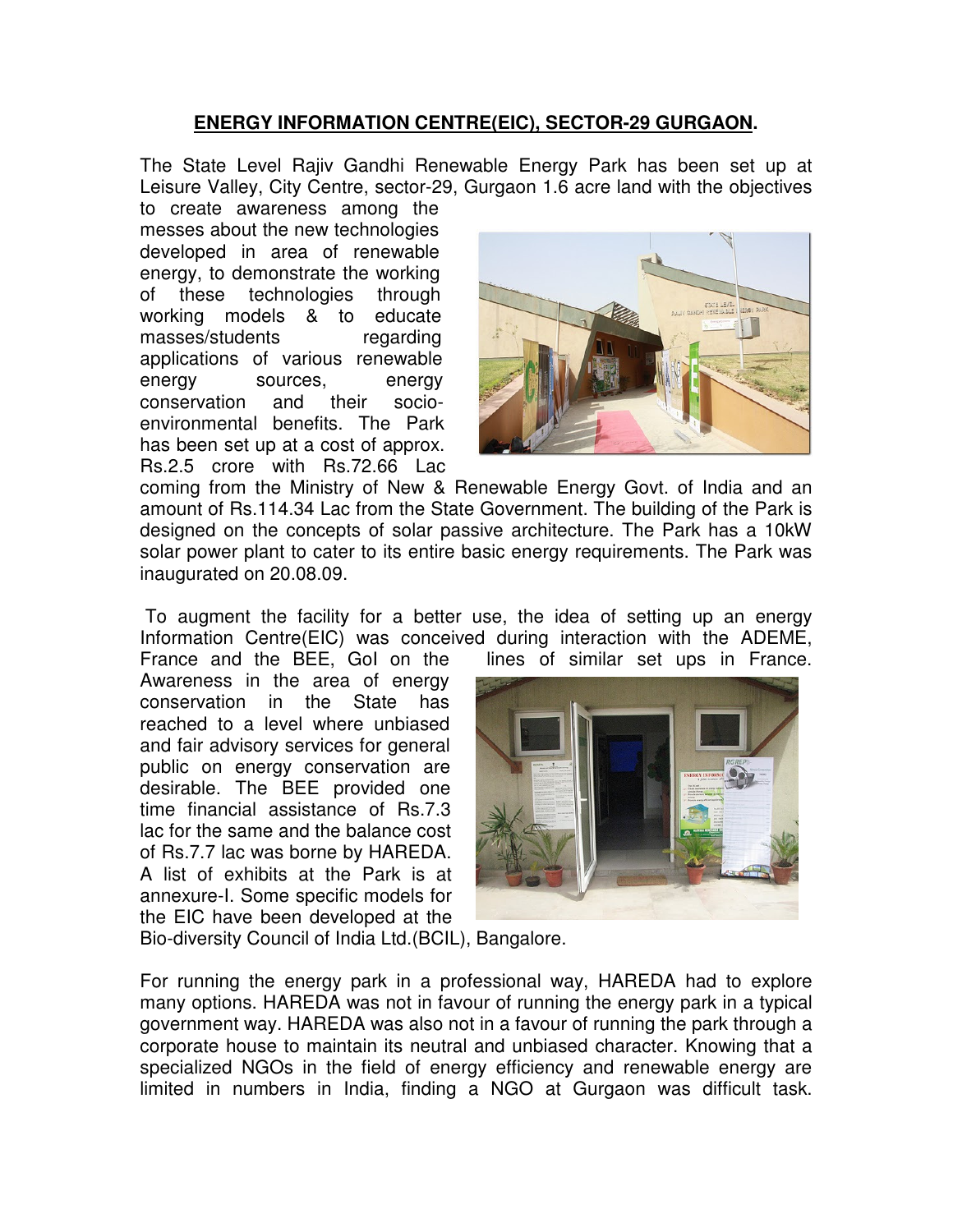Therefore, HAREDA invited expression of interest through press. After a rigorous exercise to verify the credentials of the NGOs who had applied, HAREDA identified a competent NGO M/S Advit Foundation, Gurgaon. HAREDA has signed a management agreement with M/s Advit Foundation in October 2009 for a period of three years. Advit shall not only run and manage the Park but also pay a fixed rent to HAREDA in addition to sharing of profit from the second year onwards.

 To facilitate M/s Advit Foundation to run the RGREP in a smooth and hassle free manner, a **District Level Committee (DLC)** under the chairmanship of the **Deputy Commissioner, Gurgaon** has been constituted with the Administrator, HUDA, the Additional Deputy Commissioner, the District Education Officer, the Project Officer (RE) and one or two eminent persons having interest in the field as members.

 The Advit Foundation has launched a website of the park ([www.energycentre.in\)](www.energycentre.in) and is continuously upgrading its activities. A Café has also been started at the premises. The Café is eco-friendly by using organic food, appliances/devices i.e. solar cooker (for cooking), solar water heating system (for hot water requirement), solar photovoltaic system (for lighting system) are using at present and also recycle/reuse of waste water is also going to be implemented to minimize the wastage of water. A gift shop is operational at the premises where one can buy green, energy efficient and renewable energy novelties. implementing renewable energy

 Advit is regularly organizing visits of students to the Park, workshops on energy efficiency and renewable energy, training programmes and special events like Energy Fair etc. From October 2009 to March, 2010, students from about 25 schools have visited the park. In addition to this about, 5000 visitors have visited the park. A two day Energy Fair was recently organized in April 2010 which was, inaugurated by Hon'ble Power & RE Minister, Haryana. The Fair was also visited by DG, BEE and other officers.



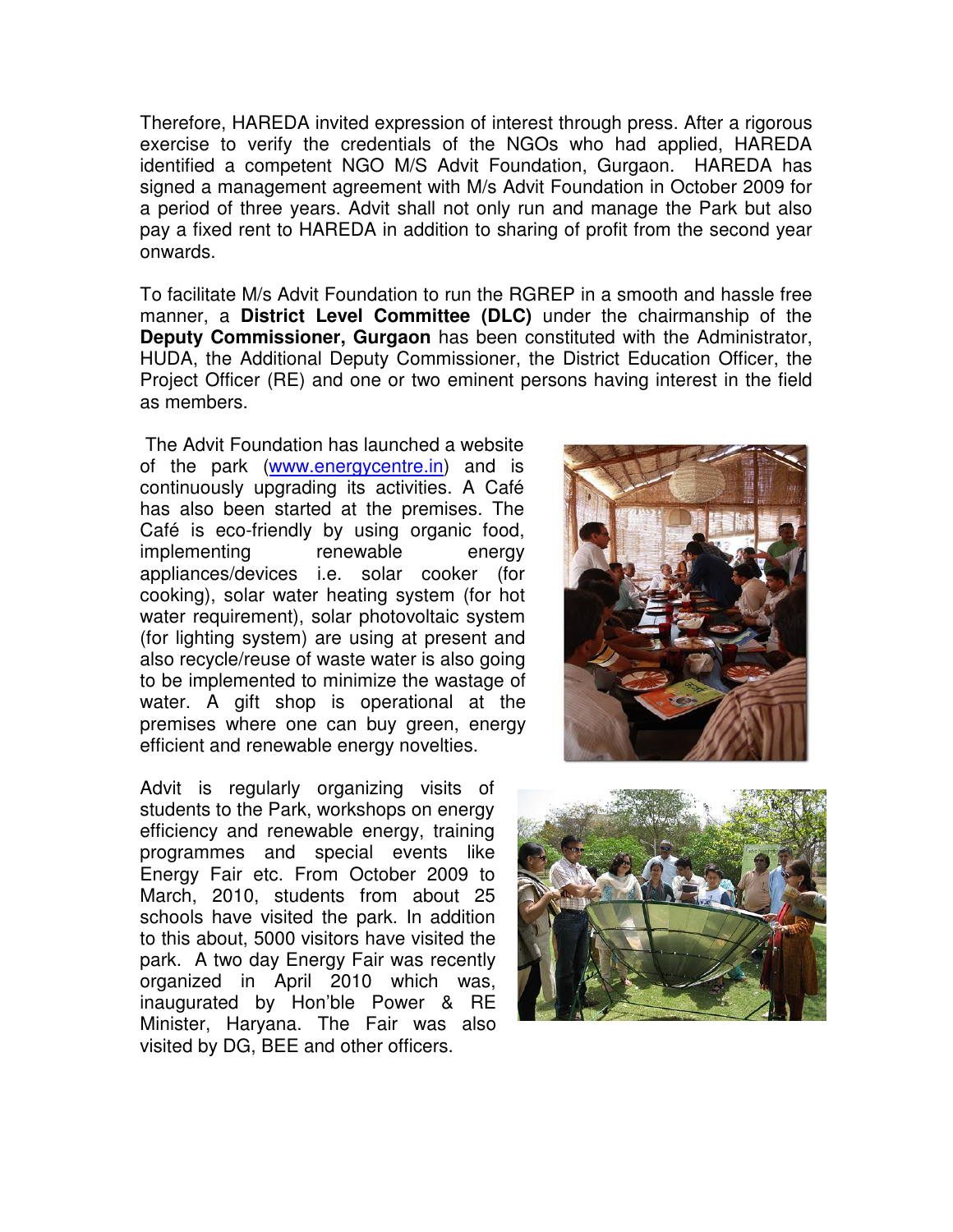

 Hon'ble Power & RE Minister, Energy Fair Haryana speaking in the inauguration ceremony of the



 Musical Evening at the Energy Fair